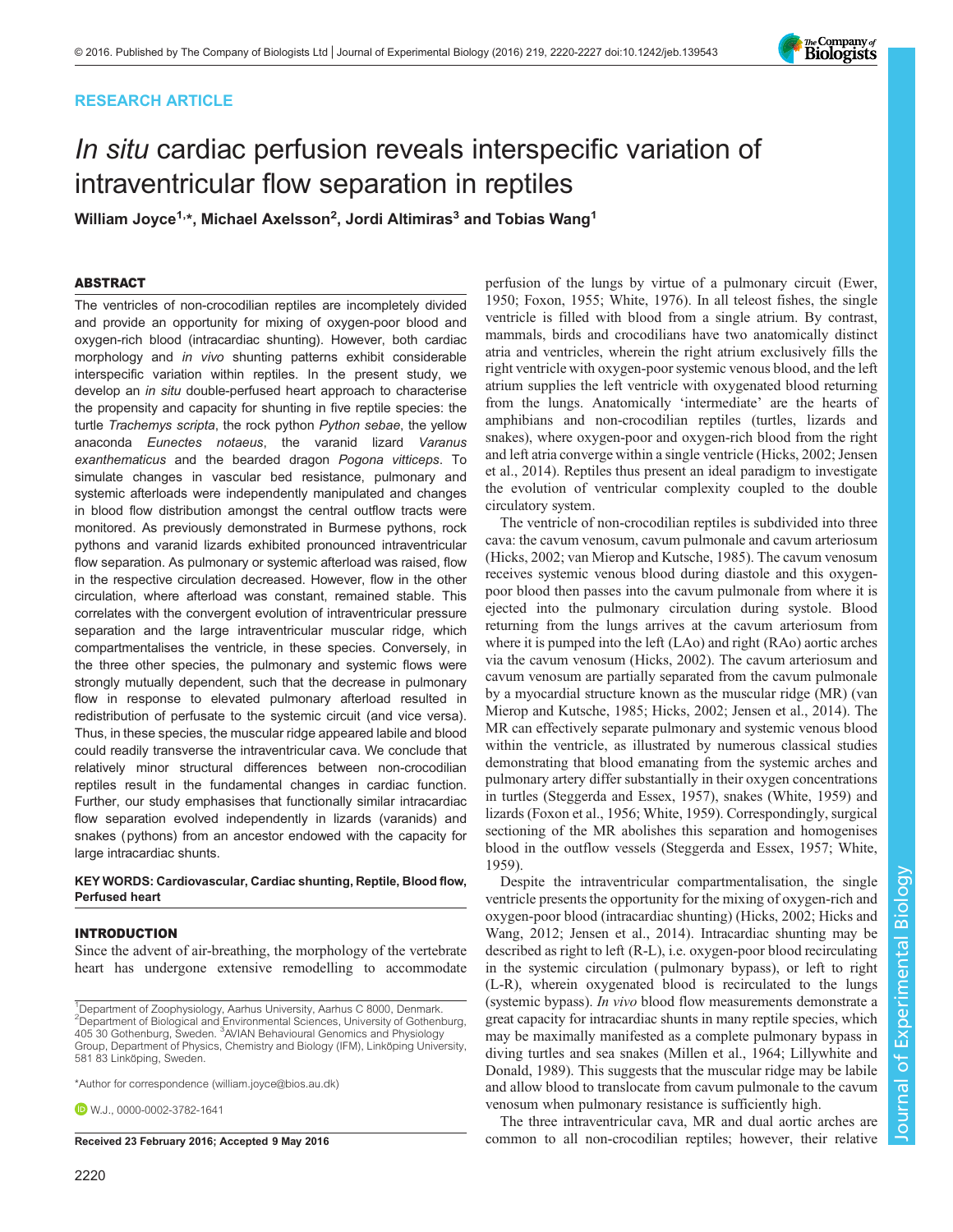| <b>List of symbols</b> |                                              |
|------------------------|----------------------------------------------|
| $P_{IA}$               | input pressure in the right atrium (kPa)     |
| <b>PPO</b>             | pulmonary power output (mW)                  |
| $P_{\text{pul}}$       | pulmonary outflow pressure (kPa)             |
| $P_{\text{RA}}$        | input pressure in the right atrium (kPa)     |
| $P_{\text{sys}}$       | systemic outflow pressure (kPa)              |
| Q <sub>LAo</sub>       | flow from left aortic arch (ml $min^{-1}$ )  |
| $\dot{Q}_{\text{pul}}$ | pulmonary flow (ml min <sup>-1</sup> )       |
| $Q_{RAO}$              | flow from right aortic arch (ml $min^{-1}$ ) |
| $Q_{sys}$              | systemic flow (ml $min^{-1}$ )               |
| <b>SPO</b>             | systemic power output (mW)                   |
|                        |                                              |

dimensions vary considerably amongst species ([Farrell et al., 1998](#page-6-0); [Hicks and Wang, 2012; Jensen et al., 2014\)](#page-7-0). The 'typical' cardiac design consists of a disproportionately large right (systemic venous) side, which may accommodate the larger systemic venous return associated with a predominant net R-L shunt [\(Jensen et al., 2014\)](#page-7-0). In the vast majority of species, the cavum arteriosum and cavum pulmonale generate identical systolic pressures [\(Johansen, 1959](#page-7-0); [Shelton and Burggren, 1976; Jensen et al., 2014](#page-7-0)). However, outstanding amongst reptiles are varanid lizards [\(Burggren and](#page-6-0) [Johansen, 1982\)](#page-6-0) and pythons ([Wang et al., 2002, 2003; Jensen et al.,](#page-7-0) [2010](#page-7-0)), in which the anatomically undivided ventricle becomes 'functionally divided' during systole ([Jensen et al., 2010](#page-7-0), [2014\)](#page-7-0). This functional division requires that the MR and an opposing septum, the bulbuslamelle, adjoin during ventricular contraction, forming a pressure-tight seal between the cavum pulmonale and the rest of the ventricle ([Jensen et al., 2010](#page-7-0), [2014\)](#page-7-0). This ability correlates with a conspicuously large MR, small cavum venosum and relatively thick cavum arteriosum wall ([Farrell et al., 1998](#page-6-0); [Jensen et al., 2014\)](#page-7-0), and allowed for a convergent evolution of systemic pressures in vast excess of pressures in the pulmonary circuit [\(Millard and Johansen, 1974](#page-7-0); [Burggren and Johansen, 1982](#page-6-0); [Wang et al., 2003](#page-7-0); [Zaar et al., 2007\)](#page-7-0).

In the present study, we investigated cardiac flow dynamics using in situ double-perfused hearts from a range of reptiles with diverse ventricular anatomy. The in situ perfused heart provides a powerful means to study cardiac shunts and intraventricular separation as systemic and pulmonary input ( preload) and output (afterload) pressures can be manipulated independently, and this approach unequivocally demonstrated effective separation of systemic and pulmonary flows in the Burmese python heart ([Wang et al., 2002\)](#page-7-0). Our primary goal was to compare the anatomically unusual hearts of pythons and varanid lizards with a more 'typical' design represented by turtles, anacondas and bearded dragons. We hypothesised that the convergent evolution of pressure separation in pythons and varanids would result in similar patterns of intracardiac flow separation, which would not be shared with the other species.

# MATERIALS AND METHODS

All animals were obtained from commercial sources and were maintained in the animal care facility at Aarhus University (Denmark). Turtles [Trachemys scripta elegans (Wied-Neuwied 1839);  $n=6$ ; 0.96 $\pm$ 0.11 kg, mean $\pm$ s.e.m.] were housed in large aquaria with basking platforms and a water temperature of 25°C. The anacondas (Eunectes notaeus Steindachner 1903; n=6; 0.32  $\pm 0.02$  kg), pythons (*Python sebae sebae* Gmelin 1788; *n*=6; 0.17  $\pm 0.01$  kg) and varanid lizards (*Varanus exanthematicus* Bosc 1792;  $n=6$ ; 0.56 $\pm$ 0.12 kg) were maintained in individual vivaria between 26 and 28°C. We also report explorative data on a single bearded dragon (Pogona vitticeps Ahl 1927;  $n=1$ ; 0.52 kg), maintained under the same conditions as above. Although data from this single individual must be treated with caution, all hearts within the other species behaved very consistently and we think that inclusion of the bearded dragon provides a valuable comparison to the other species with similar ventricular morphology. Sex was not determined in any of the experimental animals. All experiments were performed in accordance with Danish animal care regulations.

## Surgery and instrumentation

Pythons and anacondas were anaesthetised by placing the snake in a sealed inflated 1 litre plastic bag saturated with isoflurane until reflexes disappeared, before being decapitated and pithed. Varanids  $(15 \text{ mg kg}^{-1})$ , turtles  $(50 \text{ mg kg}^{-1})$  and the bearded dragon (60 mg kg−<sup>1</sup> ) were anaesthetised with sodium pentobarbital (intraperitoneal) and decapitated and pithed. In all cases the lungs were mechanically ventilated with oxygen to maintain blood oxygenation during the procedures. In the snakes and bearded dragon, ventilation was achieved with a 50 ml syringe by fully inflating the lungs every 2–3 min. The varanids and turtles were ventilated with a Harvard Apparatus Ventilator (HI 665, Harvard Apparatus, MA, USA) at 10–20 breaths  $\min^{-1}$  with a tidal volume corresponding to 20–30 ml kg−<sup>1</sup> . Ventilation was maintained until both venous cannulae (see below) were implanted (<20 min).

Instrumentation was performed as detailed elsewhere ([Farrell et al.,](#page-6-0) [1994;](#page-6-0) [Wang et al., 2002](#page-7-0)). In turtles, the anterior portion of the plastron was removed with a Stryker saw, and the central vessels and pericardium were exposed through a ventral incision in the squamates. To perfuse the right atrium, the hepatic vein (turtles and lizards) or the posterior caval vein (snakes) was cannulated, whereas the left atrium was perfused by a catheter in the pulmonary vein. All other veins were ligated with 4-0 surgical silk. The common pulmonary artery, left aortic arch and right aortic arch were cannulated immediately cranial to the heart, allowing for the pericardium to remain intact. During surgery, both inflow cannulae were temporarily connected to Mariotte bottles containing Ringer's solution and perfusion was initiated at low filling pressures. The Ringer's was composed of NaCl (turtles, 80 mmol l<sup>-1</sup>; anacondas, pythons and bearded dragon, 95 mmol l<sup>-1</sup>; varanids, 115 mmol l<sup>-1</sup>), NaHCO<sub>3</sub> (turtles, 40 mmol l<sup>-1</sup>; anacondas, pythons and bearded dragon, 30 mmol l<sup>-1</sup>; varanids, 24.8 mmol l<sup>-1</sup>), NaH<sub>2</sub>PO<sub>4</sub>  $(1 \text{ mmol } 1^{-1})$ , KCl  $(2.5 \text{ mmol } 1^{-1})$ , MgSO<sub>4</sub>  $(1 \text{ mmol } 1^{-1})$ , CaCl<sub>2</sub>  $(2 \text{ mmol } 1^{-1})$  and glucose  $(5 \text{ mmol } 1^{-1})$ .

Following instrumentation, the preparation was transferred to a 2 litre organ bath containing saline (0.9% NaCl) and perfusion with Ringer's solution was started immediately. The *in situ* perfused preparations remained fully immersed within the organ bath for the entire experiment thereafter. The organ bath was water-jacketed, allowing temperature to be controlled in some of the experiments (see below). The perfusate solution was continuously bubbled with 2–3%  $CO<sub>2</sub>$  to achieve a final pH of approximately 7.5 (varanids) or 7.8 (other species). The ionic composition and pH of the Ringer's solutions were similar to those previously reported in these species in vivo (e.g. [Ishimatsu et al., 1988; Overgaard and Wang, 2002; Tamukai et al.,](#page-7-0) [2011](#page-7-0)) and those used in comparable in situ perfusion studies in reptiles [\(Farrell et al., 1994;](#page-6-0) [Franklin and Axelsson, 1994](#page-7-0); [Wang et al., 2002\)](#page-7-0).

All cannulae were double-bored (see [Franklin and Axelsson,](#page-7-0) [1994\)](#page-7-0) to enable continuous measurements of pressure at the tip of insertion. The cannulae were constructed from stainless steel (10–18 gauge) or polyethylene (inner diameter, 1.67 mm; outer diameter, 2.42 mm) and each vessel was fitted with the largest diameter cannula that could be accommodated. Pressure cannulae (PE-50) were connected to disposable pressure transducers (PX600; Baxter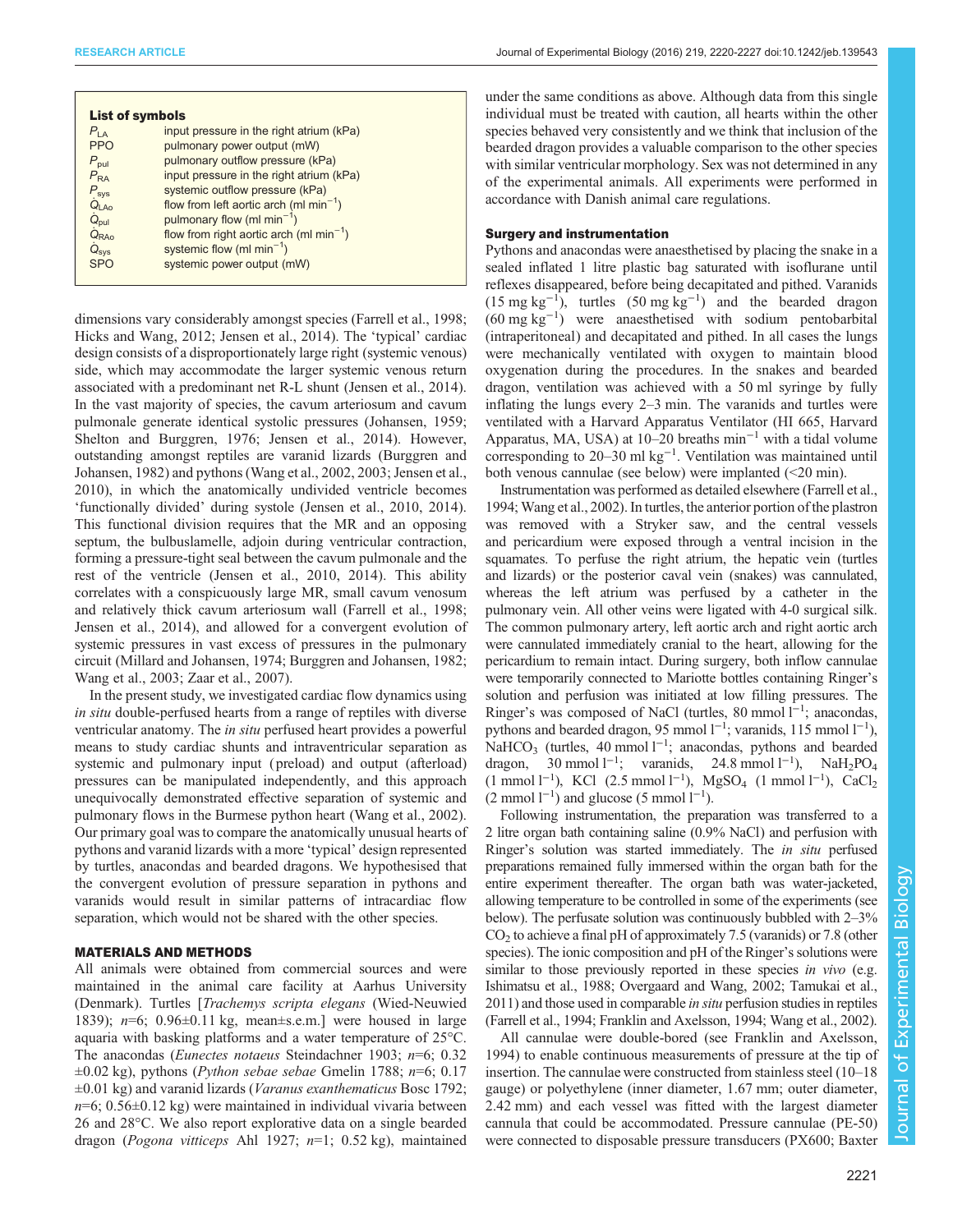Edwards, Irvine, CA, USA) that were calibrated daily against a static water column. Arterial flows were measured by ultrasonic flowthrough probes (4 mm diameter; model 4NRB; Transonic System, NY, USA) placed in the outflow tracts and connected to a Transonic T206 flow meter.

Experiments were conducted at 30°C (varanids, turtles) or room temperature (22°C) ( pythons, anacondas and bearded dragon) and while spontaneous heart rate was influenced by temperature [turtles, 35.1±2.3 beats min−<sup>1</sup> ; varanids, 34.4±1.7 beats min−<sup>1</sup> ; anacondas, 23.3 $\pm$ 0.4 beats min<sup>-1</sup>; pythons, 25.5 $\pm$ 0.8 beats min<sup>-1</sup> (means $\pm$ s.e.m.) and bearded dragon: 32.2 beats min<sup>-1</sup>], we do not believe the temperature differences affected ventricular function per se and hence do not confound the comparison amongst the five species. Indeed, preliminary experiments on anaconda isometric ventricular strip preparations suggested that an acute temperature increase from 22°C to 30°C has little direct inotropic effect (W.J., unpublished observations). Furthermore, the temperatures used do not deviate from those each species may encounter under natural conditions.

#### Experimental protocol

Input cannulae were connected to constantly filling pressure devices (see [Franklin and Axelsson, 1994](#page-7-0)) to manipulate preload and the outflows were connected to adjustable pressure heads for independent manipulation of systemic and pulmonary afterloads. At the start of the protocol, afterloads were adjusted to speciesspecific pressures [turtle, 3 kPa in both circuits ([Overgaard et al.,](#page-7-0) [2002a](#page-7-0); [Joyce and Wang, 2014](#page-7-0)); python, 6 kPa in the systemic circuit and 2 kPa in the pulmonary circuit [\(Wang et al., 2003\)](#page-7-0); anaconda, 6 kPa in both circuits ([Jensen et al., 2014\)](#page-7-0); varanid lizard, 9 kPa in the systemic circuit and 4 kPa in the pulmonary circuit [\(Millard and](#page-7-0) [Johansen, 1974\)](#page-7-0); bearded dragon, 5 kPa in both circuits (in vivo pressures not previously reported but was inferred from a closely related agamid lizard; [Johansson, 1982\)](#page-7-0)]. Cardiac outputs were set to physiologically relevant levels  $\lceil ∼60 \rceil \text{ min}^{-1} \text{ kg}^{-1}$  for turtles and varanids at 30°C (e.g. [Wood et al., 1977; Overgaard et al.,](#page-7-0) [2002a](#page-7-0); [Wang and Hicks, 2008](#page-7-0)) and 30 ml min−<sup>1</sup> kg−<sup>1</sup> for snakes and the bearded dragon at room temperature (e.g. [Skovgaard et al.,](#page-7-0) [2009](#page-7-0))] by adjusting filling pressure.

The experiment proceeded by independently manipulating systemic and pulmonary afterload [\(Wang et al., 2002\)](#page-7-0). In vivo, systemic and pulmonary arterial blood pressures are regulated by neuronal and hormonal factors and can vary by several kPa (e.g. [Overgaard et al.,](#page-7-0) [2002a](#page-7-0); [Wang et al., 2003](#page-7-0); [Skovgaard et al., 2005a,b](#page-7-0)); thus, the afterloads investigated remained within the physiologically relevant spectrum. In either circuit, pressure was abruptly reduced, and then increased in steps of 1 kPa until flow ceased, while afterload in the other circuit was maintained. The process wasthen repeated in the other circuit. Additionally, in pythons and anacondas, the effect of combined elevations in systemic and pulmonary afterload was investigated.

Subsequently, afterloads were returned to physiologically relevant values and atrial inflow clamping experiments were performed [\(Wang et al., 2002](#page-7-0)). The cannulae perfusing either the right or left atria were clamped with a haemostat ensuring the ventricle was filled solely by the other atrium. The proportion of perfusate entering the systemic circulation and pulmonary circulation was investigated before and after clamping.

# Data analysis

Flows from the left and right aortic arches  $(Q_{\text{L}_\text{A}}$  and  $Q_{\text{R}_\text{A0}}$ , respectively)<br>were combined to give total systemic flow  $(Q_{\text{R}_\text{A0}}) = Q_{\text{R}_\text{A0}} + Q_{\text{R}_\text{A0}}$ . were combined to give total systemic flow (i.e.  $Q_{\text{S}} = Q_{\text{L},\Delta} + Q_{\text{R},\Delta}$ ). For the experiments in which pulmonary and systemic afterloads were raised in parallel (pythons and anacondas), power output (mW) was calculated for the systemic and pulmonary output (SPO and PPO, respectively) according to the following equations:

$$
SPO = [(P_{sys} - P_{LA}) \times \dot{Q}_{sys}] \times 0.0167, \tag{1}
$$

$$
PPO = [(Pput - PRA) \times \dot{Q}_{\text{pul}}] \times 0.0167,
$$
 (2)

where  $\dot{Q}_{\text{sys}}$  and  $\dot{Q}_{\text{pul}}$  are systemic and pulmonary flows (ml min<sup>-1</sup>),<br>respectively:  $P_{\text{pul}}$  and  $P_{\text{pul}}$  are systemic and pulmonary outflow respectively;  $P_{sys}$  and  $P_{pul}$  are systemic and pulmonary outflow pressures (kPa), respectively;  $P_{\text{RA}}$  and  $P_{\text{LA}}$  are the input pressures in the right and left atria (kPa), respectively; and 0.0167 is a conversion factor for mW (=1/60, to convert flow from ml min<sup>-1</sup> to ml s<sup>-1</sup>). It was not possible to estimate the mass of the subcompartments in the undivided ventricle so power output for the systemic and pulmonary outflows were, therefore, normalised to body mass.

A two-way analysis of variance (ANOVA) followed by a post hoc Tukey's multiple comparisons test was applied to the manipulations of systemic and pulmonary pressure to determine significant changes in flow within a given circuit during the trial. A two-way ANOVA and Tukey's test was also used to determine changes in absolute and relative blood flow following clamping of the systemic or pulmonary 'venous' return. Statistical significance was set at P<0.05. All data are presented as means±s.e.m.

## RESULTS

#### Manipulation of systemic afterload

In turtles, a lowering of systemic afterload to 1 kPa resulted in a large right-to-left shunt, wherein over 75% of 'venous return' entered the systemic circulation. During the subsequent rise in systemic afterload, systemic flow decreased linearly, whilst pulmonary flow increased until most of the perfusate entered the pulmonary artery [\(Fig. 1](#page-3-0)A). Despite sustaining much higher pressures, the anaconda heart exhibited a similar flow profile to the turtle heart [\(Fig. 1C](#page-3-0)). At the lowest systemic afterloads, the vast majority of perfusate (>90%) bypassed the pulmonary circulation and entered the systemic arches [\(Fig. 1C](#page-3-0)). As systemic afterload was increased, systemic flow fell linearly, whereas pulmonary flow gradually increased several fold. Likewise, in the bearded dragon, low systemic pressure was associated with a large right-to-left shunt, which reversed as systemic afterload was increased and pulmonary flow increased [\(Fig. 1E](#page-3-0)).

Varanid lizards and pythons are the only non-crocodilian reptiles shown to have intraventricular pressure separation and we attempted to address functional similarities between these evolutionarily independently events. In response to increasing systemic afterload, the perfused python hearts maintained flow until 6 kPa and thereafter systemic flow decreased significantly ([Fig. 1B](#page-3-0)). In contrast to the turtle, anaconda and bearded dragon hearts, pulmonary flow was virtually unaffected until the highest systemic pressure (10 kPa), at which point it decreased. As systemic afterload was increased in varanid hearts, systemic flow significantly decreased above 5 kPa [\(Fig. 1](#page-3-0)D). Pulmonary flow exhibited a biphasic pattern, with a significant increase at intermediate systemic pressures (5–9 kPa) followed by a gradual return to control levels [\(Fig. 1](#page-3-0)D).

## Manipulation of pulmonary afterload

In the turtle, anaconda and bearded dragon hearts, the flow changes associated with increasing pulmonary afterload were essentially a reversal of those during increased systemic afterload. At low pulmonary afterload, the majority of saline entered the pulmonary artery [\(Fig. 2A](#page-3-0),C,E). As pulmonary afterload was elevated, pulmonary flow linearly declined and systemic flow correspondingly increased in all three species ([Fig. 2](#page-3-0)A,C,E).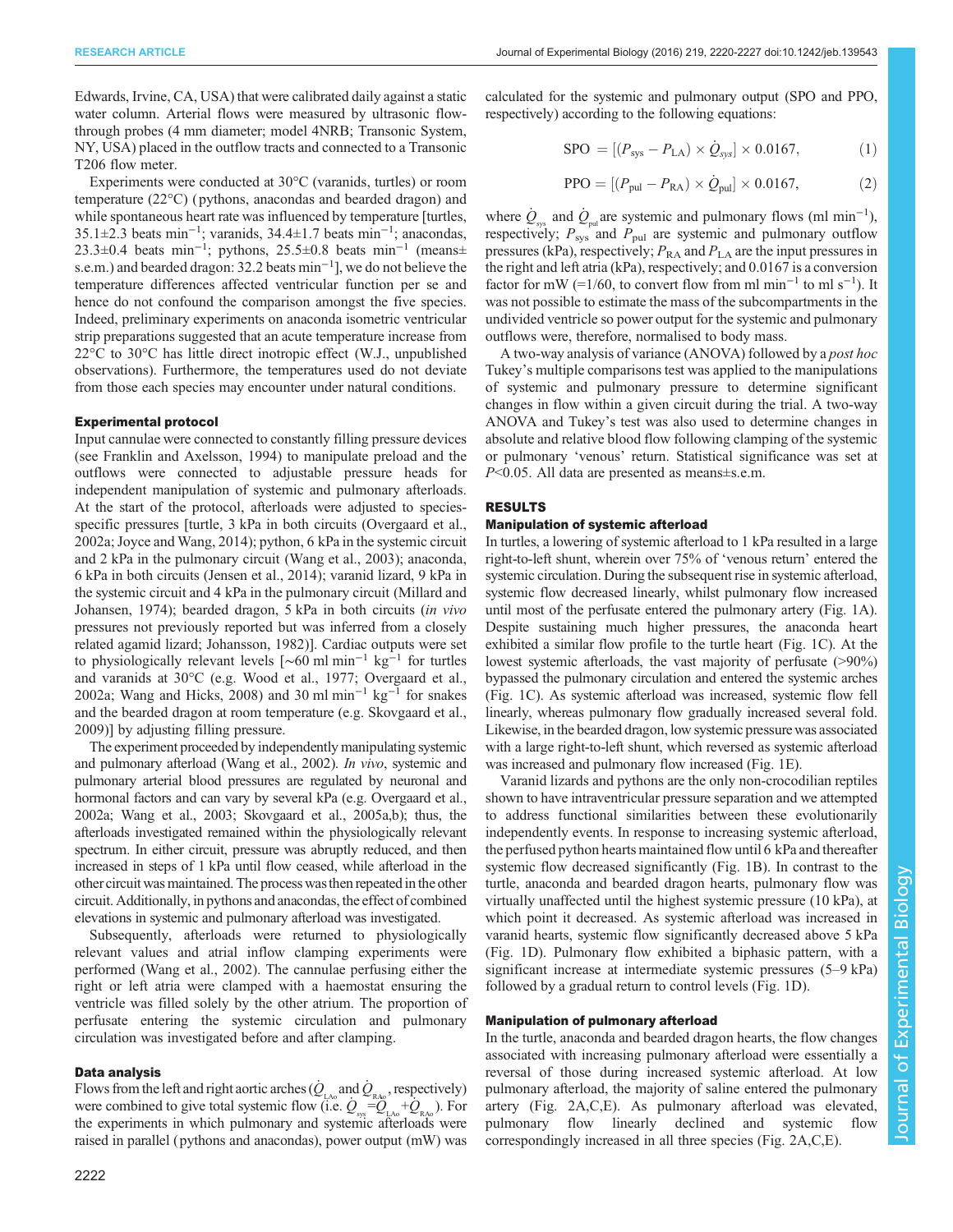<span id="page-3-0"></span>



In pythons, the pulmonary circuit was clearly more sensitive than the systemic circuit to increased afterload, and pulmonary flow decreased as soon as pulmonary afterload reached 3 kPa and fell linearly thereafter (Fig. 2B). However, systemic flow was barely affected and exhibited a small increase (20%) only at the highest pulmonary pressure (6 kPa), by which point pulmonary flow had virtually ceased. In varanid hearts, when pulmonary afterload was



Fig. 2. Effects of increasing the afterload of the pulmonary circuit on systemic ( $\dot{Q}_{sys}$ ) and pulmonary ( $\dot{Q}_{pul}$ ) flows. (A) Turtle (*Trachemys scripta*). (B) Rock python (Python sebae). (C) Yellow anaconda (Eunectes notaeus). (D) Varanid lizard (Varanus exanthematicus). (E) Bearded dragon (Pogona vitticeps). Afterload in the systemic circuit remained a constant and physiologically relevant value (turtle, 3 kPa; python, 6 kPa; anaconda, 6 kPa; varanid, 9 kPa; bearded dragon, 5 kPa). Crossed symbols indicate significant changes within a given flow from the start of the trial  $(P<0.05)$  according to a two-way ANOVA. All values are presented as means±s.e.m. (N=6) except for the bearded dragon, which is explorative data from one individual.

increased, pulmonary flow decreased abruptly after 5 kPa, but systemic flow was not significantly affected (Fig. 2D).

## Combined manipulation of afterloads

The pronounced redistribution of perfusate during differential changes in the systemic and pulmonary afterloads in the anaconda, turtle and bearded dragon hearts obscured the maximum pressure each circuit could maintain. However, we sought to compare the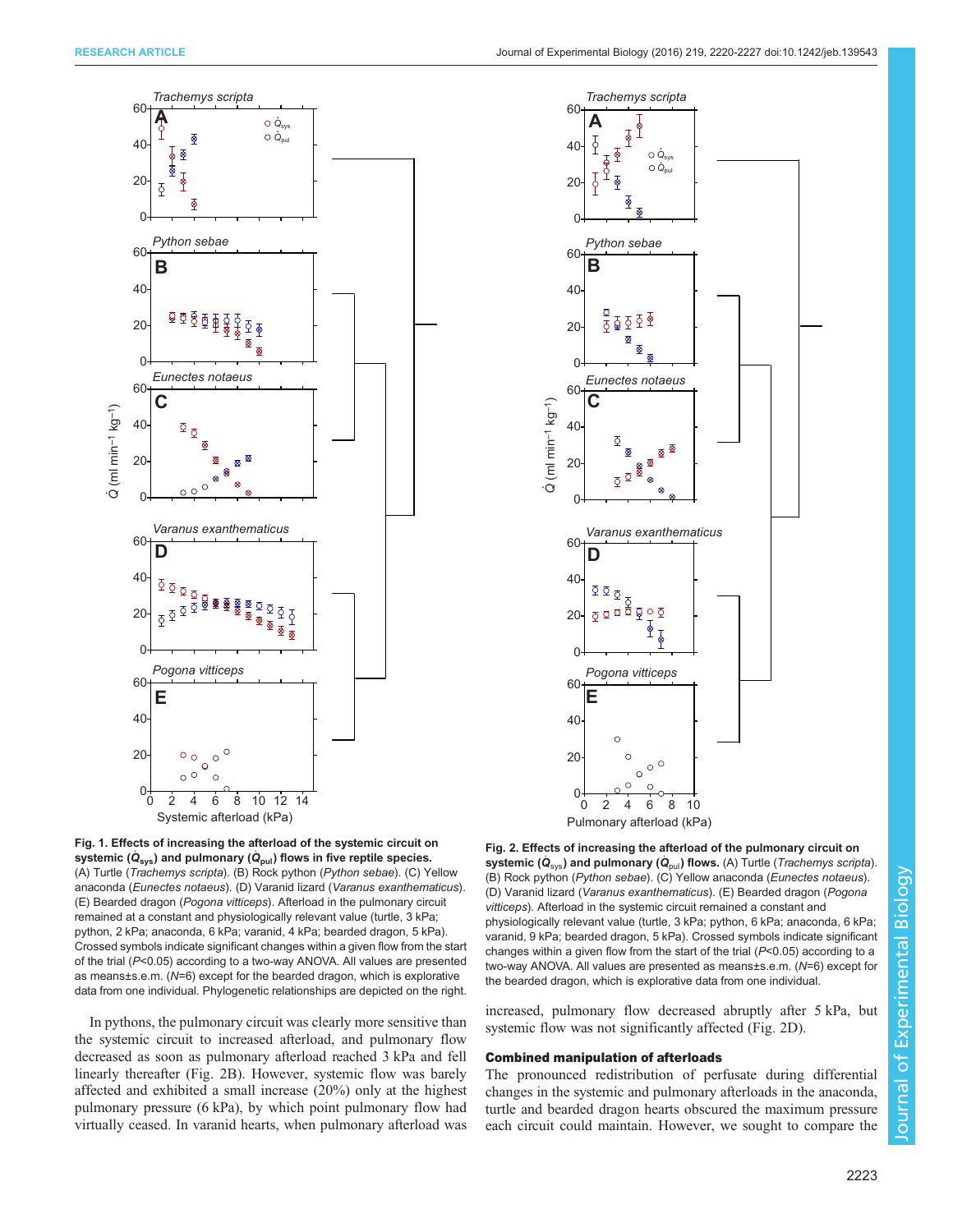

Fig. 3. Effects of increasing afterload in both the systemic and pulmonary circuits on central flows and power output of in situ perfused hearts. Central flow (A,B), flow distribution (C,D) and power (E,F) output of hearts from the rock python (Python sebae) (A,C,E) and yellow anaconda (Eunectes notaeus) (B,D,F). Crossed symbols indicate significant changes within a given flow or power output from the start of the trial ( $P<0.05$ ) according to a two-way ANOVA. All values are presented as means±s.e.m. (N=6 for Eunectes notaeus and 5 for Python sebae).

maximum performance of the pulmonary and systemic circuits in hearts with and without pressure separation. Thus, we refined the comparison between the two snakes in our study – pythons and anacondas – by raising pulmonary and systemic afterloads in parallel to prevent the large shunts in the anaconda heart.

When afterloads were equal, the perfused anaconda heart could support flows in both systemic and pulmonary circuits at pressures exceeding 10 kPa (Fig. 3B). Further, pulmonary and systemic flows fell in the exact same ratio; two-thirds of the perfusate always entered the systemic circulation and one-third, the pulmonary (Fig. 3D). Thus, the anaconda heart operates as a single-pressure pump serving both circulations. Conversely, the python heart is clearly divided into a low-pressure pulmonary pump, in which flow cannot be generated at afterloads beyond 6 kPa and a high-pressure systemic pump, which can operate at higher pressures (Fig. 3A). Anacondas achieved similar maximum systemic power output to pythons (1.95±0.13 mW for anacondas and 1.82±0.25 for pythons), but significantly higher pulmonary power output  $(1.15\pm0.05$  mW for anacondas and 0.73±0.25 for pythons).

## Effects of clamping atrial inflows

In turtles, anacondas and the bearded dragon, clamping of neither the systemic vein nor the pulmonary vein affected the distribution of cardiac output (Fig. 4B,D,F). This suggests that either circuit can be perfused by blood from either atrium and confirms that blood transverses through the cava within the ventricle in accordance with the balance between the afterloads in the systemic and pulmonary circuits (see the dotted arrows in Fig. 4A). In both anacondas and bearded dragons, clamping the systemic vein resulted in large



Fig. 4. Effects of clamping the inflow to the right (systemic vein clamp) and left (pulmonary vein) atria on the percentage flow in the systemic and pulmonary circuit in five reptile species. (A) Schematic models of the effects of clamping. Dotted arrows represent hypothesised blood flow in turtles, anacondas and the bearded dragon. Percentage flow in (B) turtle (Trachemys scripta), (C) rock python (Python sebae), (D) yellow anaconda (Eunectes notaeus), (E) varanid lizard (Varanus exanthematicus) and (F) bearded dragon (Pogona vitticeps). Outflows were maintained at in vivo afterload (turtle, 3 kPa in both circulations; python, 6 kPa in the systemic circuit and 2 kPa in the pulmonary circuit; anaconda, 6 kPa in both circuits; varanid lizard, 5 kPa in the systemic circuit and 2 kPa in the pulmonary circuit; bearded dragon, 5 kPa in both circuits). An asterisk indicates significant effect (P<0.05) of clamping atrial inflow (two-way ANOVA). All values are presented as means±s.e.m. (N=6) except for the bearded dragon where N=1.

reductions of total cardiac output ([Table 1](#page-5-0)). This is consistent with the small size of the pulmonary vein and much larger right than left atrium [\(Jensen et al., 2014](#page-7-0)).

In hearts from both pythons and varanid lizards, preventing right atrial filling ('systemic vein clamp') significantly reduced pulmonary flow without affecting systemic flow ([Table 1\)](#page-5-0). Thus, the systemic vein clamp significantly increased the proportion of cardiac output entering the systemic circulation (Fig. 4C,E). Conversely, cessation of left atrial filling ('pulmonary vein clamp') led to an abrupt decline in systemic output, but did not affect pulmonary output ([Table 1](#page-5-0)), leading to a significantly greater relative perfusion of the pulmonary circulation (Fig. 4C,E).

## **DISCUSSION**

Our study was designed to explore the extent of flow separation within the ventricles of different reptile species. The salient finding is that, independent of phylogeny and pressure-generating capacity, the 'typical' reptile heart (represented here by turtles, anacondas and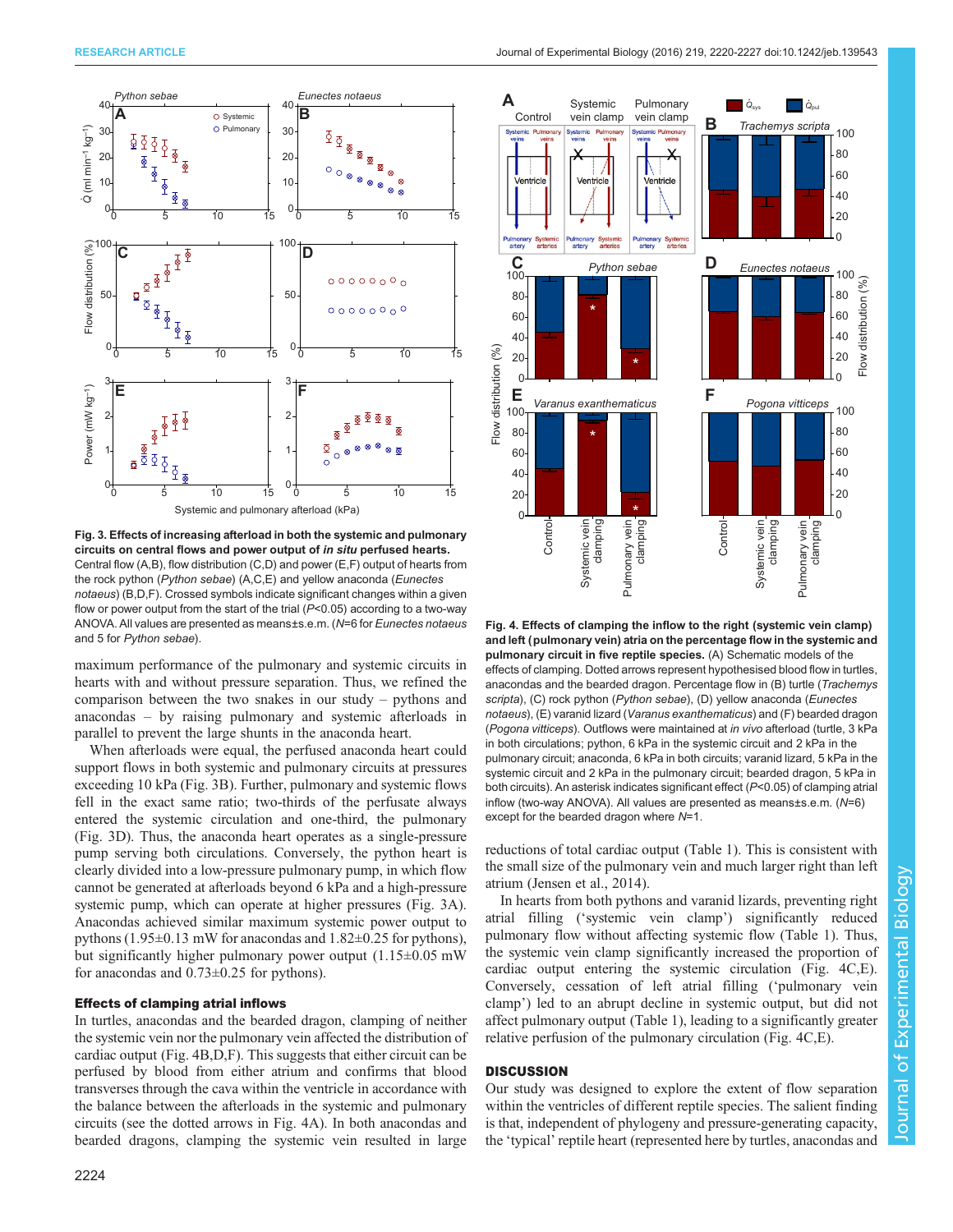|                                         | $Q_{\rm sys}$ (ml min <sup>-1</sup> kg <sup>-1</sup> ) |                        |                         | $Q_{\text{out}}$ (ml min <sup>-1</sup> kg <sup>-1</sup> ) |                        |                         |
|-----------------------------------------|--------------------------------------------------------|------------------------|-------------------------|-----------------------------------------------------------|------------------------|-------------------------|
|                                         | Control                                                | Systemic<br>vein clamp | Pulmonary<br>vein clamp | Control                                                   | Systemic<br>vein clamp | Pulmonary<br>vein clamp |
| Turtle (Trachemys scripta)              | $29.6 + 4.8$                                           | $19.5 + 4.7*$          | $24.4 \pm 5.1$          | $31.6 \pm 2.6$                                            | $27.4 \pm 3.4$         | $25.4 \pm 3.7$          |
| Python (Python sebae)                   | $19.0 \pm 2.3$                                         | $14.1 \pm 2.3$         | $9.2 \pm 1.1$ *         | $23.6 \pm 3.3$                                            | $3.6 \pm 1.0^*$        | $22.5 \pm 2.1$          |
| Anaconda (Eunectes notaeus)             | $20.3 \pm 2.0$                                         | $4.8 \pm 1.3^*$        | $18.8 \pm 2.0$          | $10.5 \pm 0.7$                                            | $2.9 \pm 0.6^*$        | $10.0 \pm 0.9$          |
| Varanid lizard (Varanus exanthematicus) | $27.5 \pm 2.9$                                         | $25.4 \pm 2.2$         | $10.0 \pm 3.3*$         | $32.3 \pm 3.1$                                            | $2.1 \pm 0.6^*$        | $29.0 \pm 3.1$          |
| Bearded dragon (Pogona vitticeps)       | 13.0                                                   | 2.9                    | 12.0                    | 12.3                                                      | 3.0                    | 11.0                    |

<span id="page-5-0"></span>Table 1. Absolute systemic ( $\dot{Q}_{\rm{sv}}$ ) and pulmonary ( $\dot{Q}_{\rm{oul}}$ ) flows during the experimental clamping of the systemic vein (right atrial inflow) or pulmonary vein (left atrial inflow) in five species of reptile

All values are presented as means±s.e.m.  $(N=6)$  except for the bearded dragon where  $N=1$ .

\*Significant difference between the control condition and the clamping condition (two-way ANOVA).

a bearded dragon) uniformly exhibited a large capacity to develop intracardiac shunts. Further, the clamping of atrial inflows in turtles, anacondas and bearded dragon did not affect the distribution of cardiac output. This shows that the intraventricular chambers are in functional patency, as the entire ventricle can be adequately filled with blood from either atrium.

Pythons and varanid lizards appeared qualitatively different and robustly separated blood flow and pressure during manipulations of systemic and pulmonary afterload. These findings corroborate previous data in Burmese pythons ([Wang et al., 2002](#page-7-0)) and highlight the parallel evolution of python and varanid hearts. Moreover, the cavum arteriosum and cavum pulmonale necessitated perfusate derived from the left and right atria, respectively. Whilst these species share unusually exaggerated features, such as an enlarged muscular ridge ([Jensen et al., 2014](#page-7-0)), they nonetheless share a common anatomically undivided three-caval heart with the other species. Thus, in this respect, the functional divergences appear disproportionate to the modest anatomical remodelling.

#### Mechanistic considerations

In turtles, anacondas and the bearded dragon, the reduction in pulmonary flow that resulted from increasing pulmonary afterload was accompanied by a large (several fold) increase in systemic flow. This supports the concept that, in these species, blood readily transverses the muscular ridge during diastole ([Heisler and Glass,](#page-7-0) [1985](#page-7-0); [Hicks et al., 1996\)](#page-7-0). In vivo, small changes in resistance of the pulmonary and systemic circuits are likely to be translated into large intracardiac shunts, which prevail, for example, during diving in aquatic reptiles [\(Millen et al., 1964](#page-7-0); [Lillywhite and Donald, 1989\)](#page-7-0). Resistance in the pulmonary artery is under strong autonomic control, whereby parasympathetic innervation provides a means for pulmonary vasoconstriction, whereas sympathetic innervation and circulating catecholamines result in vasodilatation ([Milsom et al.,](#page-7-0) [1977](#page-7-0), [Lillywhite and Donald, 1989;](#page-7-0) [Comeau and Hicks, 1994](#page-6-0); [Hicks and Comeau, 1994](#page-7-0); [Galli et al., 2007](#page-7-0)). The systemic and pulmonary resistances are further influenced by a suite of nonadrenergic non-cholinergic (NANC) factors [\(Skovgaard and Wang,](#page-7-0) [2006](#page-7-0); [Burggren et al., 2014\)](#page-6-0), such as adenosine ([Joyce and Wang,](#page-7-0) [2014](#page-7-0)), endothelin ([Skovgaard et al., 2005a](#page-7-0)) and nitric oxide [\(Crossley et al., 2000;](#page-6-0) [Skovgaard et al., 2005b](#page-7-0)) with resulting influences on cardiac shunting patterns.

Pythons and varanid hearts deviate from the typical squamate design by their enlarged muscular ridge and thick cavum arteriosum wall [\(Jensen et al., 2014\)](#page-7-0). These species are also functionally exceptional, as pressure in the cavum arteriosum may exceed that in the cavum pulmonale several fold [\(Burggren and Johansen, 1982](#page-6-0); [Wang et al.,](#page-7-0) [2003](#page-7-0)), whereas intraventricular pressures are homogenous in other non-crocodilian reptiles ([Johansen, 1959; Shelton and Burggren,](#page-7-0) [1976](#page-7-0); [Jensen et al., 2014\)](#page-7-0). Recent echocardiographic and angioscopic

investigations demonstrate that the pressure separation is facilitated by the MR forming a pressure-tight seal with the adjacent bulbuslamelle during systole [\(Jensen et al., 2010](#page-7-0), [2014](#page-7-0)). In agreement, our study suggests that blood has little, or no, capacity to cross the muscular ridge during systole in both species. Of course, if the varanid and python hearts responded to pulmonary afterload like the other species in our study, the low pulmonary artery pressures measured in vivo [\(Millard](#page-7-0) [and Johansen, 1974](#page-7-0); [Wang et al., 2003](#page-7-0); [Zaar et al., 2007](#page-7-0)) would result in constitutive left-to-right shunting.

In varanids, systemic flow was unaffected by pulmonary afterload, whereas pythons exhibited a very small increase in systemic flow when pulmonary flow reached almost zero. This small shunt, however, may be accounted for by a 'washout shunt' mechanism. This model emphasises that the cavum venosum receives oxygenpoor blood during diastole but conducts oxygen-rich blood during systole and proposes that any residual blood is washed into the 'wrong' circuit at this crossroads [\(Khalil and Zaki, 1964](#page-7-0); [Heisler](#page-7-0) [et al., 1983](#page-7-0)). As right atrial filling pressure was unchanged during the course of the trials, the reduced pulmonary output probably resulted in an increased end-systolic volume of the cavum pulmonale ( presuming contractility is unchanged) ([Burggren, 1985](#page-6-0)). This would oppose further filling of this chamber, thereby increasing the end-diastolic volume of the cavum venosum, which may enter the systemic circulation as an increased washout shunt. Small, but variable washout shunts have been reported in both pythons and varanid lizards in vivo ([Heisler et al., 1983](#page-7-0); [Ishimatsu et al., 1988](#page-7-0); [Jensen et al., 2011\)](#page-7-0). Indeed, it is contingent that the washout mechanism was first formalised in studies on varanids ([Heisler et al.,](#page-7-0) [1983\)](#page-7-0). The otherwise independence of pulmonary and systemic flows demonstrates that 'pressure shunting', i.e. blood crossing the MR during diastole, does not occur in varanids and pythons ([Heisler and](#page-7-0) [Glass, 1985\)](#page-7-0), while this mechanism is prevalent in the other species.

As previously demonstrated in Burmese pythons ([Wang et al.,](#page-7-0) [2002\)](#page-7-0), the clamping of atrial filling in the rock pythons and varanid lizards had clear consequences on flow distribution in the arteries. Clamping of the right atrial filling line almost abolished pulmonary flow, suggesting that the right atrium exclusively fills the cavum pulmonale, guided by the large atrioventricular valves ([Jensen et al.,](#page-7-0) [2010\)](#page-7-0). In both species, occluding left atrial filling led to a lesser (but still significant) decrease in systemic flow. In this situation, the remaining systemic output may be derived from a washout of the cavum venosum, which still receives perfusate from the right atrium during diastole [\(Heisler et al., 1983](#page-7-0); [Heisler and Glass, 1985](#page-7-0)).

## Evolutionary perspectives

Debate on the adaptive significance of intracardiac shunting in reptiles is rich in controversy (see [Hicks, 2002](#page-7-0); [Hicks and Wang,](#page-7-0) [2012\)](#page-7-0). Based on the devastating consequences of septal defects in mammals, many initial investigations assumed the reptilian heart to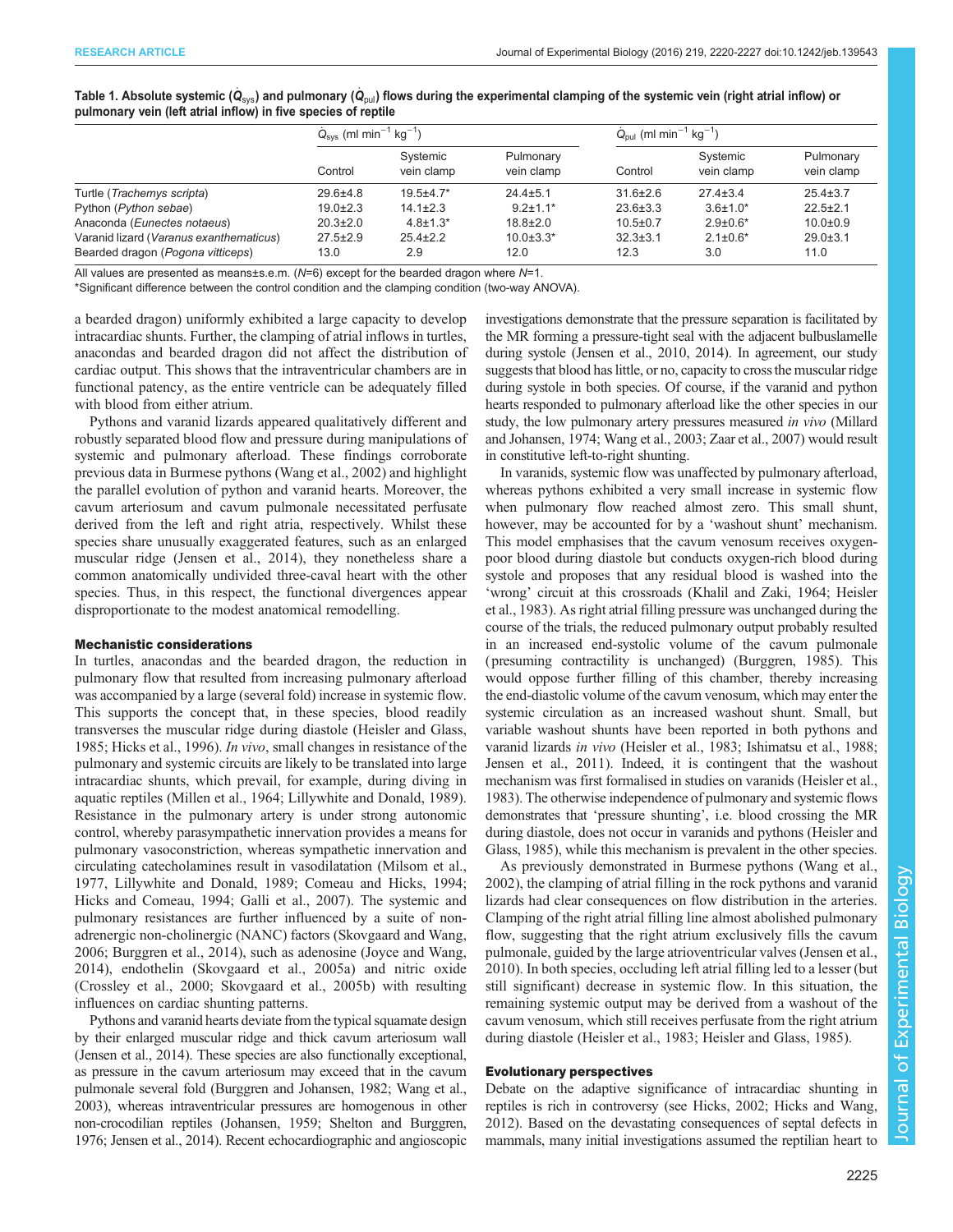<span id="page-6-0"></span>be a deleterious stepping stone on the pathway to the mammalian design (e.g. Ewer, 1950; [Kashyap, 1959\)](#page-7-0). However, following the pioneering studies that began to elucidate the complex regulation of blood flow in the reptile circulation, adaptationist views proliferated (e.g. [White, 1976;](#page-7-0) Burggren and Warburton, 1994). A series of hypotheses has been proposed to explain 'functions' of intracardiac shunting, including aiding thermoregulation ([Tucker, 1966\)](#page-7-0), enhancing pulmonary carbon dioxide excretion (Ackerman and White, 1979) or inducing hypometabolism [\(Hicks and Wang, 1999\)](#page-7-0). However, none of these speculations has withstood empirical investigation (e.g. [Galli et al., 2004](#page-7-0); [Wang and Hicks, 2008](#page-7-0); [Leite](#page-7-0) [et al., 2014\)](#page-7-0). Thus, a prevailing contemporary view argues that shunting may not be adaptive per se, but could rather represent an ancestral condition that has not been selected against [\(Hicks, 2002](#page-7-0); [Hicks and Wang, 2012](#page-7-0)). Our comparative phylogenetic approach (sensu [Hicks, 2002](#page-7-0)) provides further premise to this view. Anacondas, turtles and bearded dragons conform to a 'typical' reptilian cardiac design ([Jensen et al., 2014\)](#page-7-0) and all exhibited great capacities for shunting in our study. We therefore suggest that our findings in these species are likely to be applicable to the majority of non-crocodilian reptiles. Given the deep phylogenetic division between turtles and squamates (Crawford et al., 2012), it is further reasonable to infer that this state represents the ancestral condition in reptiles.

Our study emphasises that functional similarities evolved independently in the python and varanid lineages. Compared with other reptiles, varanid lizards are exceptional athletes with correspondingly impressive cardiorespiratory capabilities [\(Wood](#page-7-0) [et al., 1977](#page-7-0); [Wang et al., 1997; Hicks et al., 2000](#page-7-0)). Thus, the large cardiac power outputs at high systemic afterload were not surprising.

It is, however, much more difficult to rationalise the evolution of pressure and flow separation in pythons. Pythons exhibit extremely large increases in oxygen consumption during digestion (e.g. [Secor](#page-7-0) [and Diamond, 1998; Overgaard et al., 2002b](#page-7-0)). However, this is of a similar magnitude to that observed in other boid snakes, such as boa constrictors (Andrade et al., 2004) and yellow anacondas (T.W., unpublished observations), which do not exhibit intraventricular flow or pressure separation. It has further been suggested that the intracardiac separation may support the increased metabolism associated with reproductive thermogenesis in pythons ([Wang](#page-7-0) [et al., 2003\)](#page-7-0). However, thermogenesis is not ubiquitous within the python phylogeny (Brashears and DeNardo, 2015) and indeed, is absent in the subject of this study, Python sebae ([Vinegar et al.,](#page-7-0) [1970](#page-7-0)). Conversely, pressure separation has been established in all pythons investigated, including evolutionarily divergent species [\(Jensen et al., 2014;](#page-7-0) T.W., unpublished results). Thus, there does not appear to be a clear link between the evolution of reproductive thermogenesis and flow separation within pythons.

To lend further insight into the functional differences between the anaconda and python hearts, we conducted a further experiment in these species wherein systemic and pulmonary pressures were elevated in tandem. The yellow anaconda heart was capable of systemic power outputs similar to pythons, which accords well with an early report that the green anaconda (Eunectes murinus) has a 'powerfully built' ventricle [\(Rau, 1924\)](#page-7-0). In anacondas, systemic and pulmonary flows fell in synchrony, consistent with the concept of the ventricle representing a single-pressure pump that serves both circuits. In striking contrast, the python pulmonary circuit collapsed well before the systemic circulation. Thus, the python heart is clearly composed of a low-pressure pulmonary pump and high-pressure systemic pump. In contrast to previous reasoning ([Wang et al., 2002,](#page-7-0) [2003\)](#page-7-0), however, this direct comparison with anacondas suggests that

In conclusion, our findings affirm a clear dichotomy between varanids/pythons and the other non-crocodilian reptiles investigated (i. e. those with a 'typical' reptilian cardiac design). Pythons and varanids both exhibited true intraventricular flow separation. Meanwhile, turtles, anacondas and the one bearded dragon exhibited very large capacities for intraventricular shunting. The comparison between pythons and anacondas proved particularly valuable, as these snakes share many characteristics (i.e. a sit-and-wait feeding strategy) and are relatively closely related [\(Pyron et al., 2013](#page-7-0)), but differed greatly in terms of cardiac flow separation. On present evidence, the selective forces that may favour the perseverance of shunts or evolution of pressure separation within reptiles remain enigmatic.

#### Competing interests

The authors declare no competing or financial interests.

#### Author contributions

W.J., M.A., J.A. and T.W. contributed to the conception of the study, the experiments and data analysis. W.J. collated the data and wrote the manuscript with input from the other authors who also approved its final version.

#### Funding

This study was supported by the Danish Research Council (Det Frie Forskningsråd ∣ Natur og Univers) and Swedish Research Council (Vetenskapsrådet).

#### References

- Ackerman, R. A. and White, F. N. [\(1979\). Cyclic carbon dioxide exchange in the](http://dx.doi.org/10.1086/physzool.52.3.30155758) turtle [Pseudemys scripta](http://dx.doi.org/10.1086/physzool.52.3.30155758). Physiol. Zool. 52, 378-389.
- [Andrade, D. V., De Toledo, L. F., Abe, A. S. and Wang, T.](http://dx.doi.org/10.1242/jeb.00896) (2004). Ventilatory [compensation of the alkaline tide during digestion in the snake](http://dx.doi.org/10.1242/jeb.00896) Boa constrictor. J. Exp. Biol. 207[, 1379-1385.](http://dx.doi.org/10.1242/jeb.00896)
- Brashears, J. and DeNardo, D. F. [\(2015\). Facultative thermogenesis during](http://dx.doi.org/10.1007/s00359-015-1025-4) [brooding is not the norm among pythons.](http://dx.doi.org/10.1007/s00359-015-1025-4) J. Comp. Physiol. A 201, 817-825.
- Burggren, W. W. [\(1982\). Pulmonary blood plasma filtration in reptiles: a](http://dx.doi.org/10.1126/science.215.4528.77) 'wet' [vertebrate lung?](http://dx.doi.org/10.1126/science.215.4528.77) Science 215, 77-78.
- Burggren, W. W. (1985). Hemodynamics and regulation of central cardiovascular shunts in reptiles. In Cardiovascular Shunts: Phylogenetic, Ontogenetic and Clinical Aspects (ed. K. Johansen and W. W. Burggren), pp. 121-142. Copenhagen: Munksgaard.
- Burggren, W. W. and Johansen, K. (1982). Ventricular haemodynamics in the monitor lizard Varanus exanthematicus: pulmonary and systemic pressure separation. J. Exp. Biol. 96, 343-354.
- Burggren, W. W. and Warburton, S. J. (1994). Patterns of form and function in developing hearts: contributions from non-mammalian vertebrates. Cardioscience 5, 183-191.
- [Burggren, W. W., Christoffels, V. M., Crossley, D. A., Enok, S., Farrell, A. P.,](http://dx.doi.org/10.1111/apha.12170) [Hedrick, M. S., Hicks, J. W., Jensen, B., Moorman, A. F. M., Mueller, C. A. et al.](http://dx.doi.org/10.1111/apha.12170) [\(2014\). Comparative cardiovascular physiology: future trends, opportunities and](http://dx.doi.org/10.1111/apha.12170) challenges. [Acta Physiol.](http://dx.doi.org/10.1111/apha.12170) 210, 257-276.
- Comeau, S. G. and Hicks, J. W. (1994). Regulation of central vascular blood flow in the turtle. Am. J. Physiol. 267, R569-R578.
- [Crawford, N. G., Faircloth, B. C., McCormack, J. E., Brumfield, R. T., Winker, K.](http://dx.doi.org/10.1098/rsbl.2012.0331) and Glenn, T. C. [\(2012\). More than 1000 ultraconserved elements provide](http://dx.doi.org/10.1098/rsbl.2012.0331) [evidence that turtles are the sister group of archosaurs.](http://dx.doi.org/10.1098/rsbl.2012.0331) Biol. Lett. 8, 783-786.
- [Crossley, D. A., Wang, T. and Altimiras, J.](http://dx.doi.org/10.1002/(SICI)1097-010X(20000601)286:7%3C683::AID-JEZ2%3D3.0.CO;2-4) (2000). Role of nitric oxide in the [systemic and pulmonary circulation of anesthetized turtles \(](http://dx.doi.org/10.1002/(SICI)1097-010X(20000601)286:7%3C683::AID-JEZ2%3D3.0.CO;2-4)Trachemys scripta). [J. Exp. Zool.](http://dx.doi.org/10.1002/(SICI)1097-010X(20000601)286:7%3C683::AID-JEZ2%3D3.0.CO;2-4) 286, 683-689.
- Ewer, R. F. [\(1950\). Haemodynamic factors in the evolution of the double circulation](http://dx.doi.org/10.1086/281624) [in the vertebrates.](http://dx.doi.org/10.1086/281624) Am. Nat. 84, 215-220.
- Farrell, A., Franklin, C., Arthur, P., Thorarensen, H. and Cousins, K. (1994). Mechanical performance of an in situ perfused heart from the turtle Chrysemys Scripta during normoxia and anoxia at 5°C and 15°C. J. Exp. Biol. 191, 207-229.
- Farrell, A. P., Gamperl, A. K. and Francis, E. T. B. (1998). Comparative aspects of heart morphology. In Biology of the Reptilia, Vol. 19 (Morphology G) (ed. C. Gans and A. S. Gaunt), pp. 375-424. Ithaca; New York: Society for the Study of Amphibians and Reptiles.
- Foxon, G. E. H. [\(1955\). Problems of the double circulation in vertebrates.](http://dx.doi.org/10.1111/j.1469-185X.1955.tb01580.x) Biol. Rev. [Camb. Philos. Soc.](http://dx.doi.org/10.1111/j.1469-185X.1955.tb01580.x) 30, 196-228.